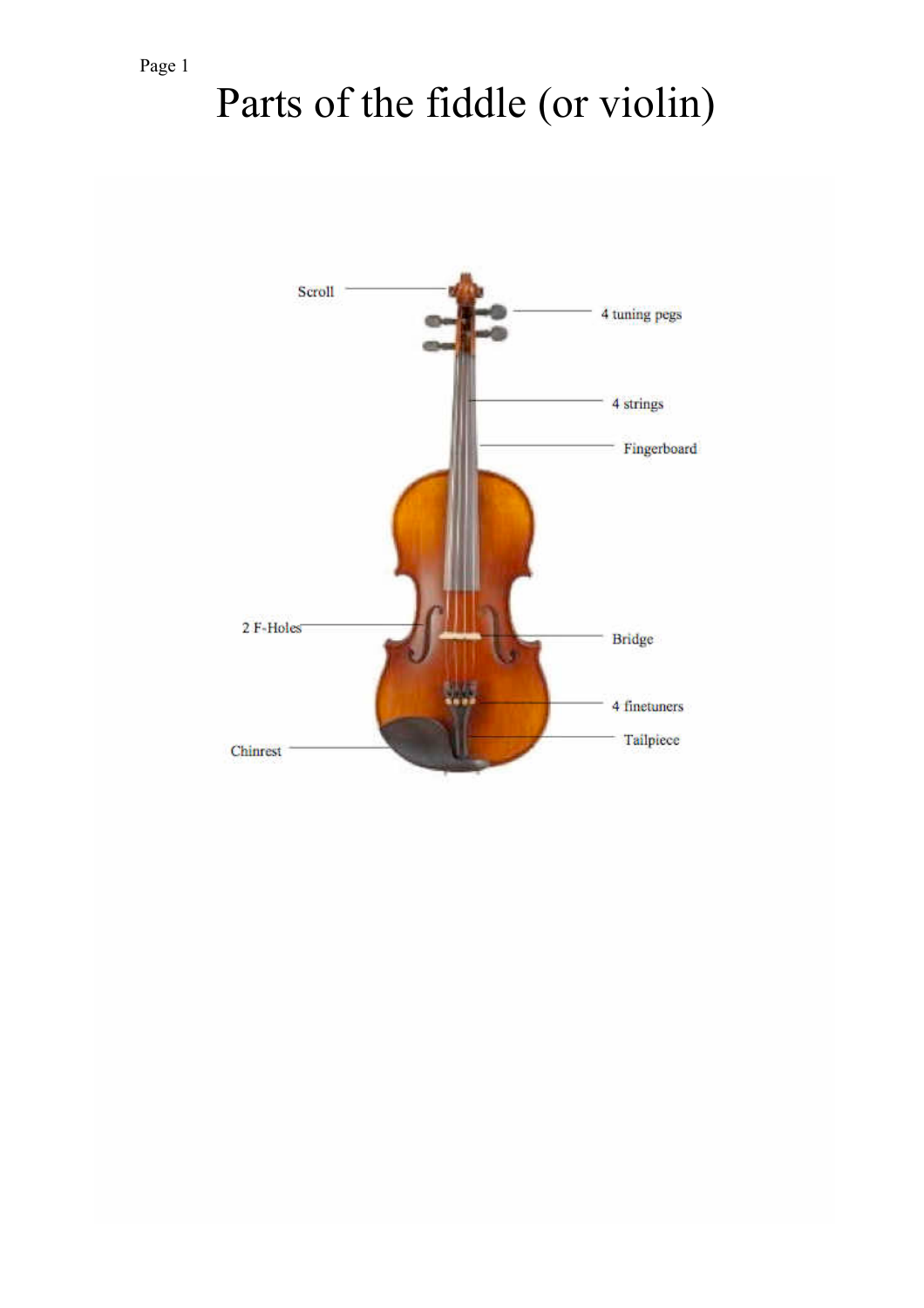# Rest position (when you're not playing)



Hair of bow away from you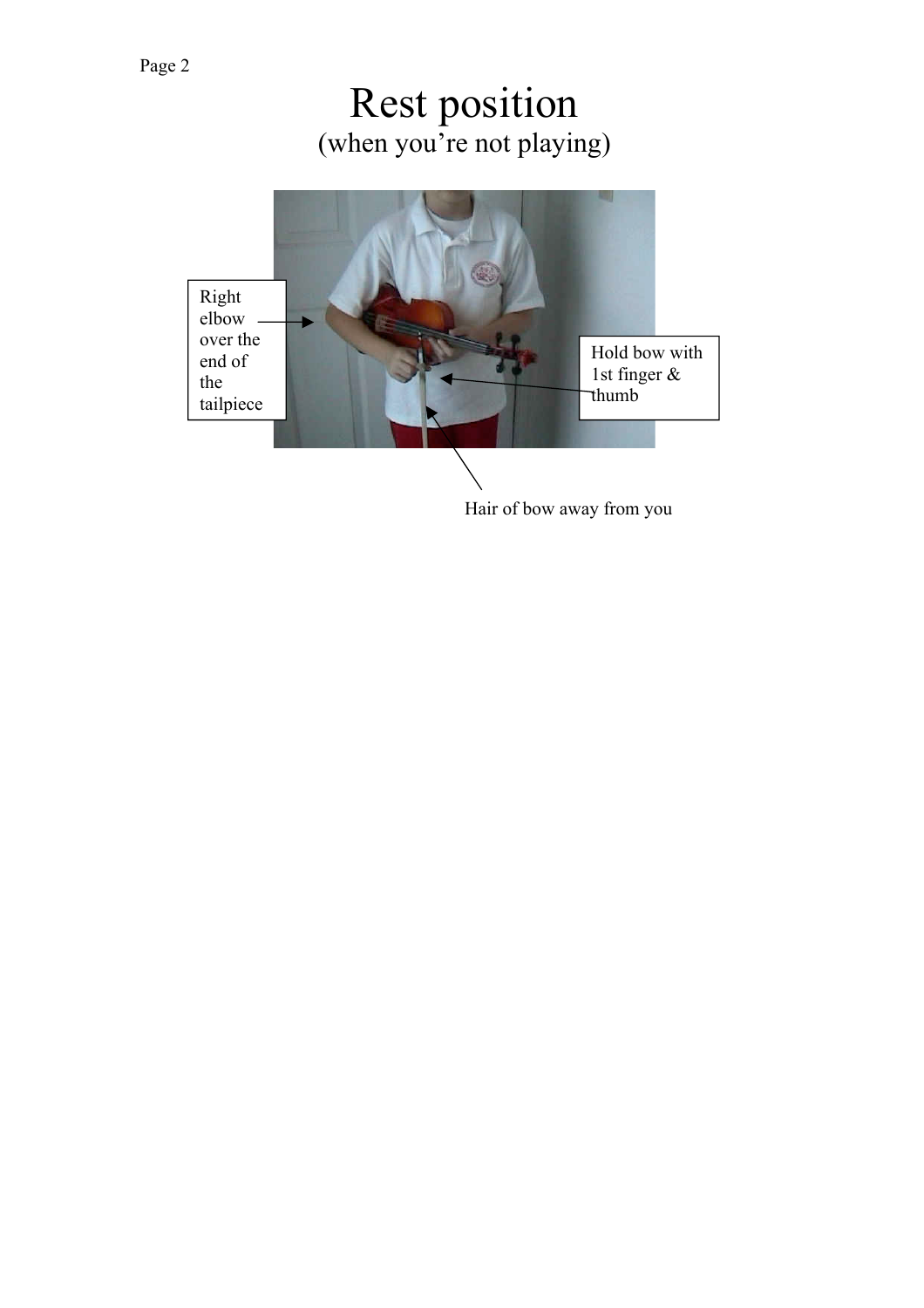# Holding the fiddle (in the playing position - with your left hand)



Practice holding the fiddle properly in the playing position. Look down at the 4 strings.

The string on the right is the thinest and is called the 1st string or the E string.

The string next to it is called the 2nd string or A string.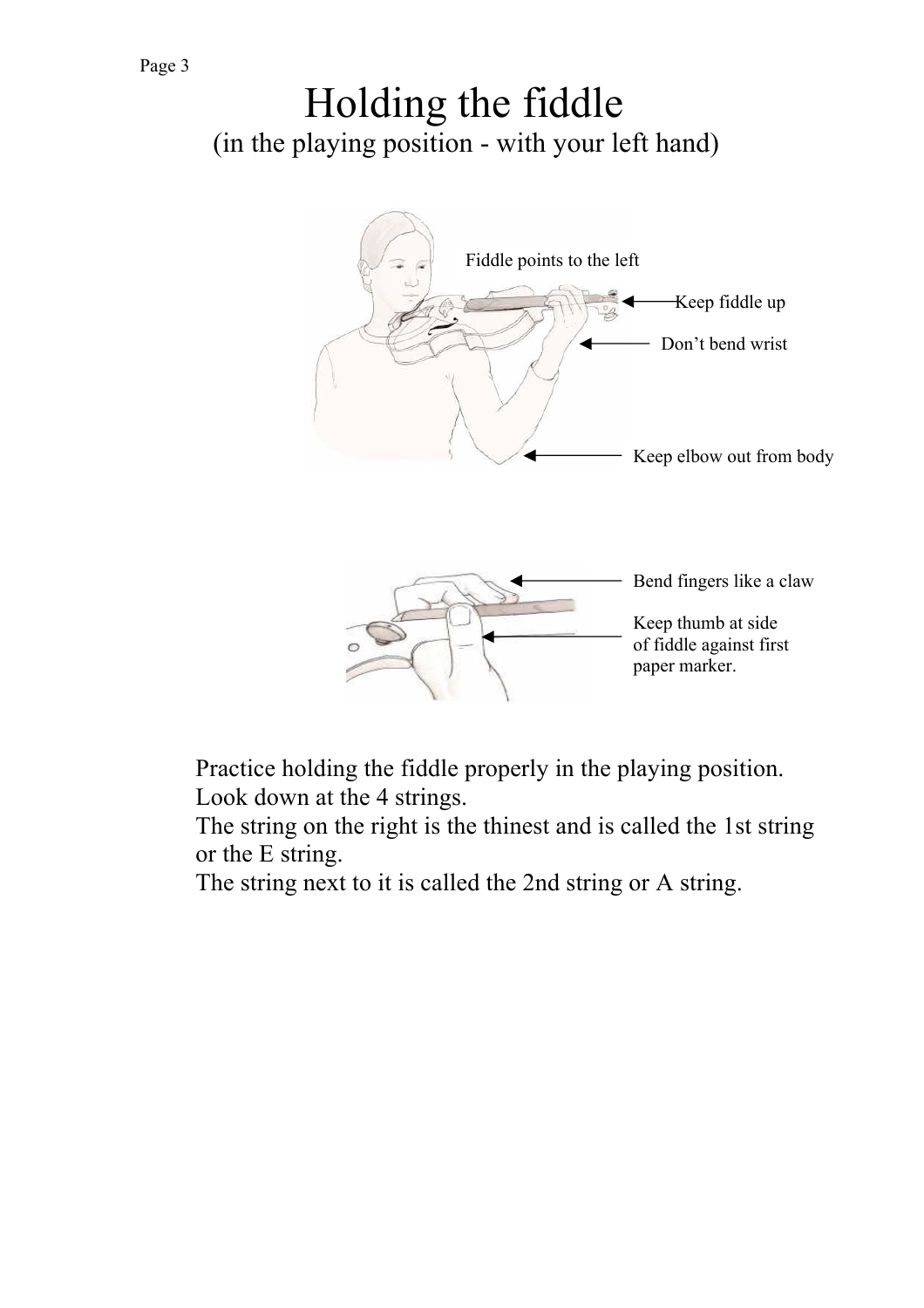# Plucking

Hold the fiddle properly with your left hand in the playing position.

Using your right hand: put your thumb against the side of the fingerboard and pluck the E string gently with your first finger. Keep the other three fingers curled up and out of the way.



Now pluck the A string gently.

Practice playing this:

| AAAA   | E'E'E'E  |
|--------|----------|
| AAAA   | E'E'E'E' |
| AAE'E' | AAE'E'   |
| AE'AE' | $AE'A -$ |



Bend the fingers like a claw as shown already above.

All the time make sure to keep your wrist straight and don't let it bend up towards the fiddle.

Keep thumb at side of fiddle against first paper marker.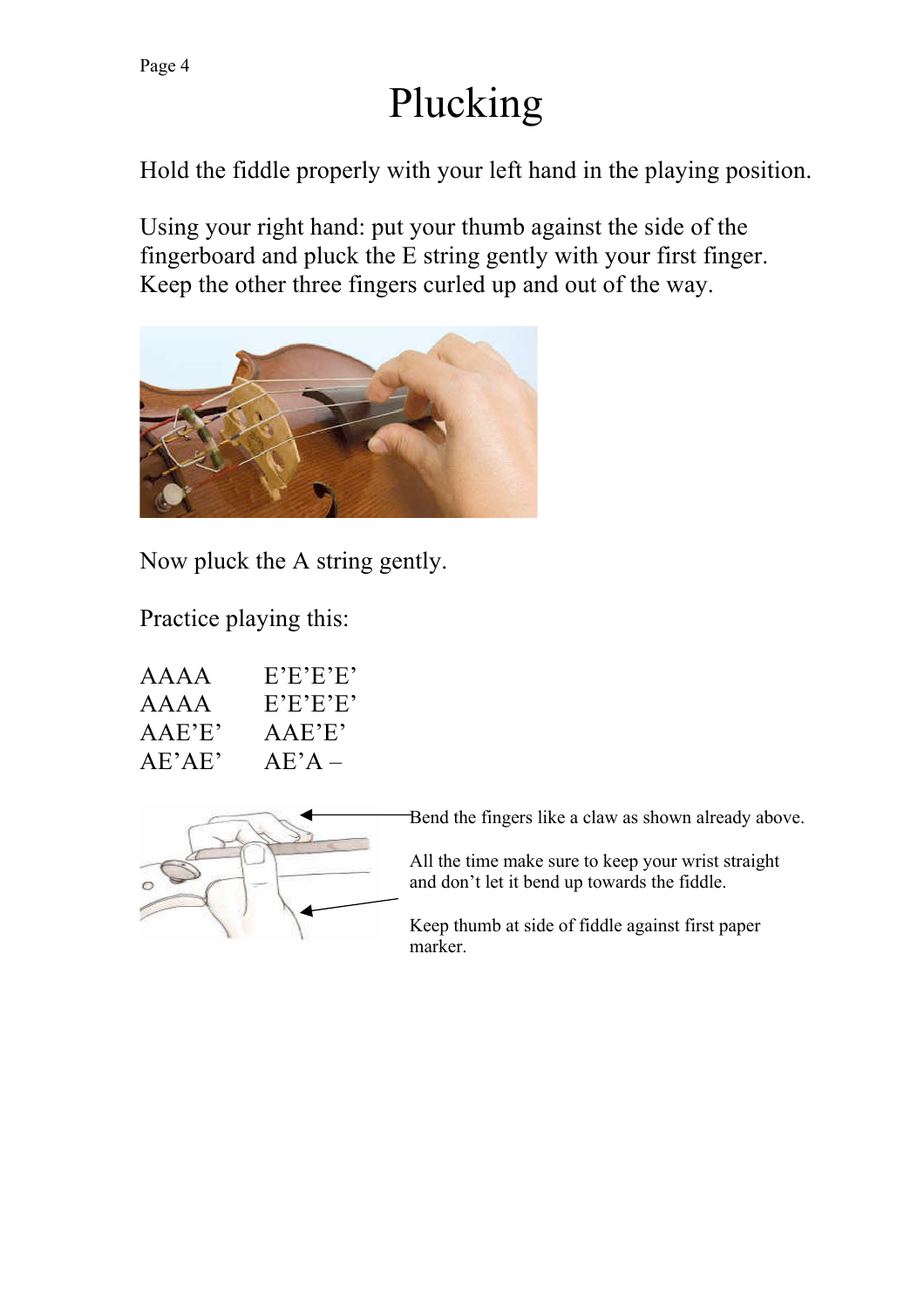# Making new notes on the A string

So far you have learned to play notes by plucking the open strings. By placing the fingers of your left hand on the strings (called stopping the strings) you can make new notes.

Place your first finger on the first paper marker on the A string and pluck and you will sound the note B. Make sure you press hard enough to get a clear note.

Practice playing this:

| AAAA | <b>BBBB</b> |
|------|-------------|
| AAAA | <b>BBBB</b> |
| AABB | AABB        |
| ABAB | $\bf{ABA}$  |



Bend the fingers like a claw as shown already above. When you press the tip of the finger onto the string don't let it flatten.

All the time make sure to keep your wrist straight and don't let it bend up towards the fiddle.

Keep thumb at side of fiddle against first paper marker.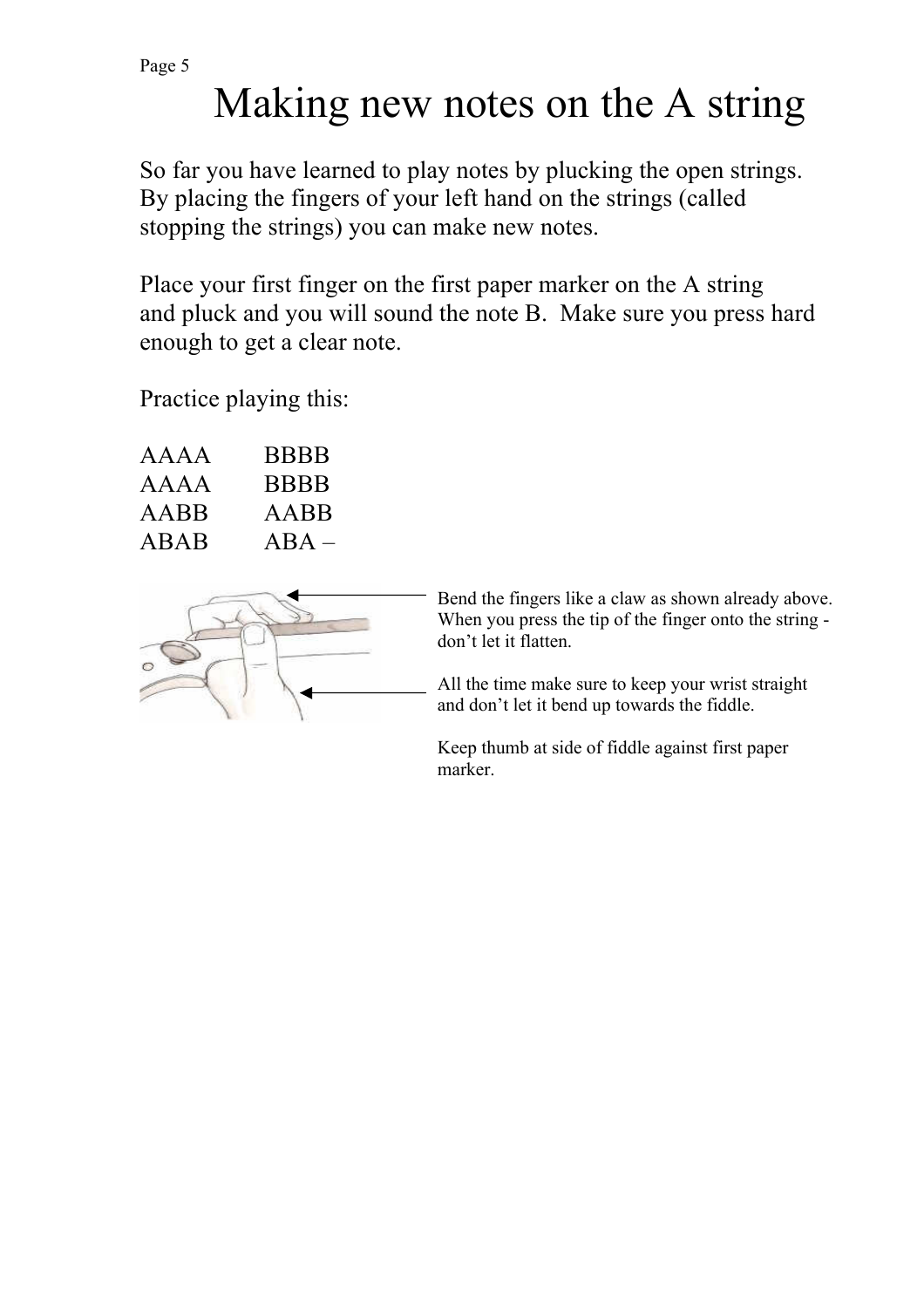Place your second finger on the second paper marker on the A string and pluck and you will sound the note  $C#$  (called C sharp). Make sure you press hard enough to get a clear note.

Practice playing this:

| AAAA      | C# C# C# C# |
|-----------|-------------|
| AAAA      | C# C# C# C# |
| AA C# C#  | AA C# C#    |
| A C# A C# | $A C# A -$  |

Place your third finger on the third paper marker on the A string and pluck and you will sound the note D' (call it high D). Make sure you press hard enough to get a clear note.

Practice playing this:

| AAAA         | D' D' D' D'  |
|--------------|--------------|
| AAAA         | D' D' D' D'  |
| $AA$ D' $D'$ | $AA$ D' $D'$ |
| A D' A D'    | $A \nD' A -$ |



Bend the fingers like a claw as shown already above. When you press the tip of the finger onto the string don't let it flatten.

All the time make sure to keep your wrist straight and don't let it bend up towards the fiddle.

Keep thumb at side of fiddle against first paper marker.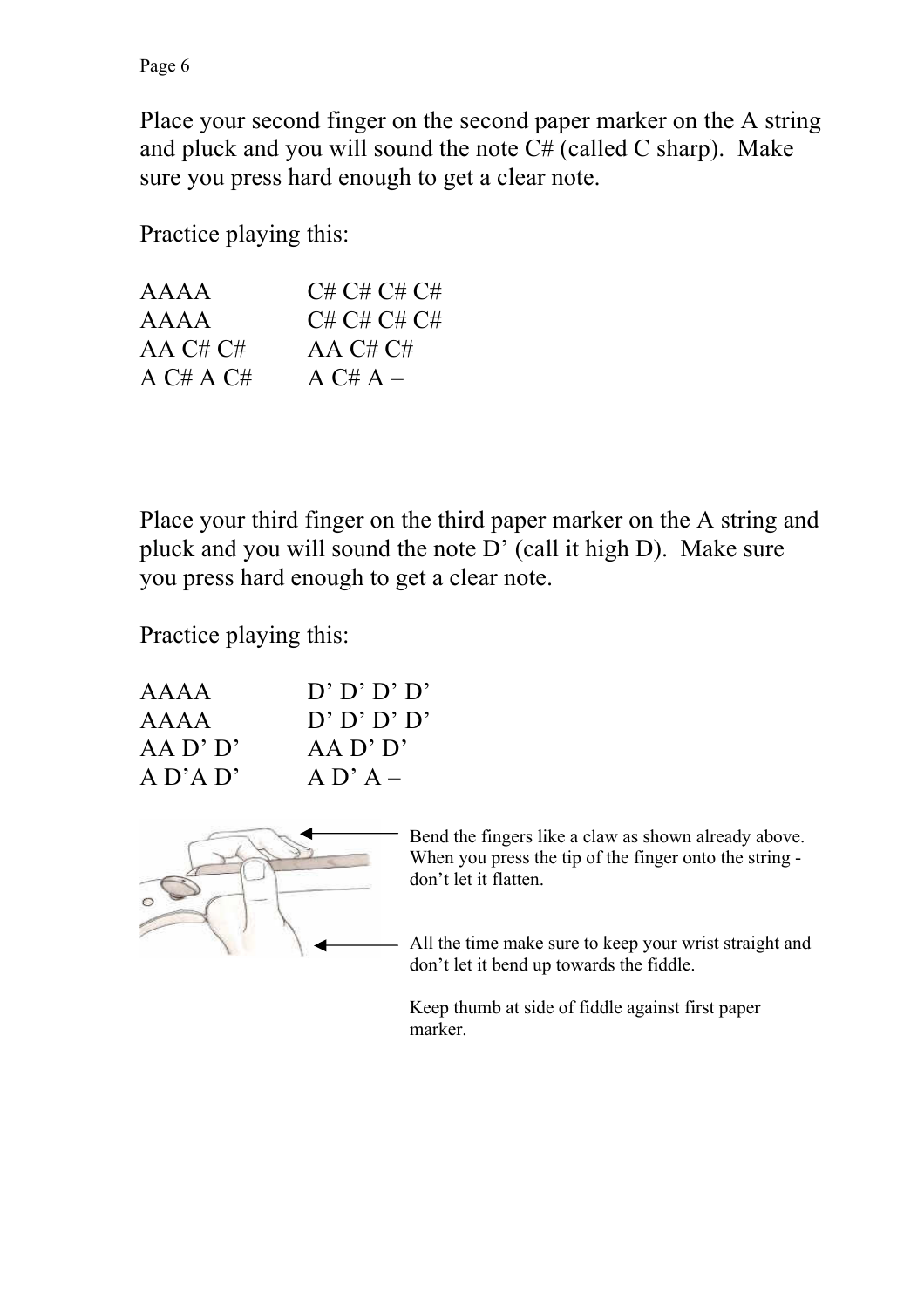# Holding the bow

Learn the parts of the bow.



Now follow the pictures below to learn how the hold the bow with the fingers of your right hand.

#### **With your left hand:**

1. Hold the stick of the bow near the silver wire wrap – the screw to the right  $\&$ the hair facing the ground.



#### **With your right hand:**

2. *Thumb:* bend it and put the tip on the stick in the gap between the frog and the black pad.



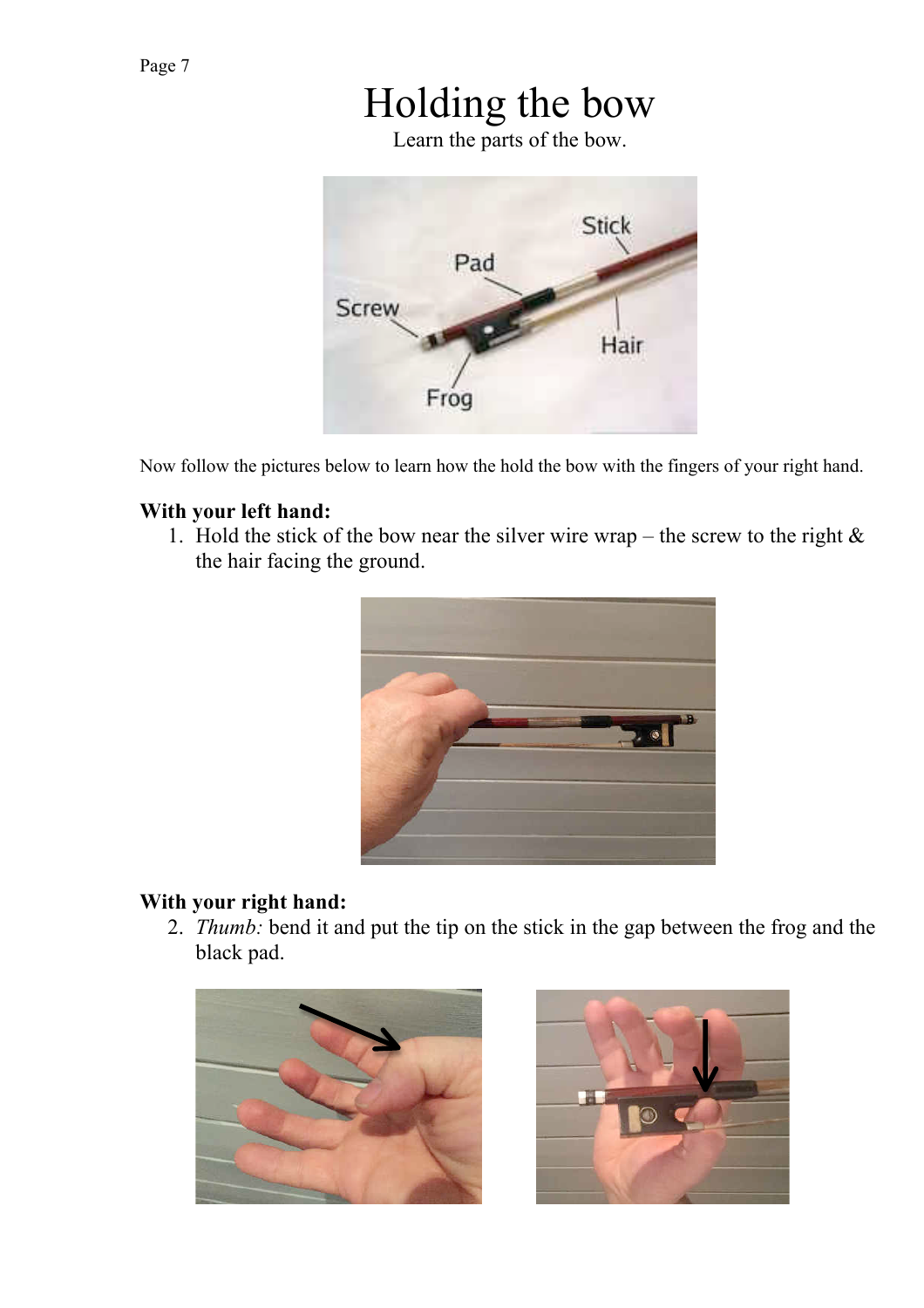3. *2nd finger:* Put the 1st joint on the stick opposite the thumb. It should form a circle with the thumb.





4. *3rd finger*: Put the 1st joint on the stick.



5. *1st finger:* Put the 2nd joint on the stick. Curl it slightly around the stick. Notice that the fingers are pointing slightly to toward the screw.

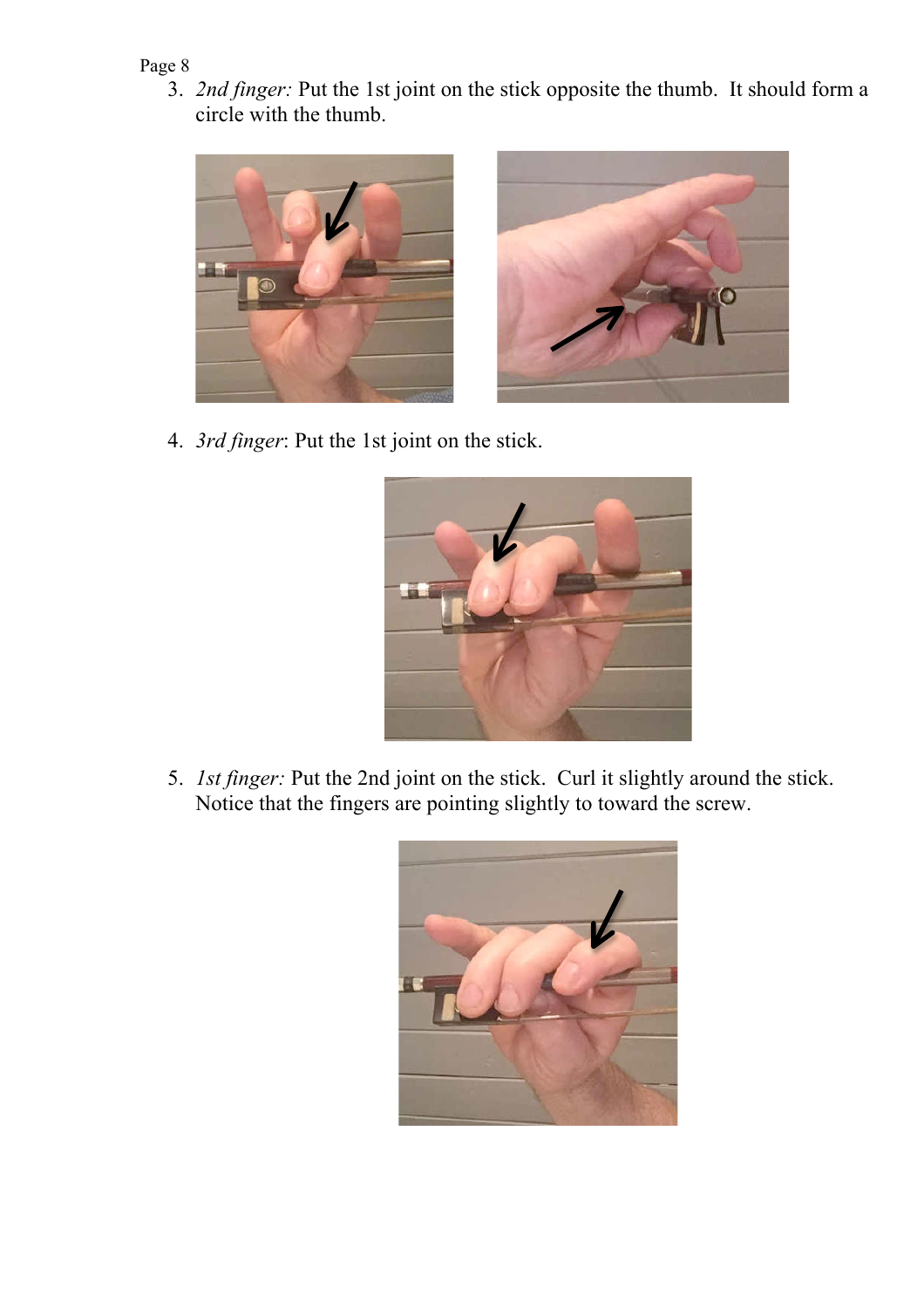6. *Little finger:* Bend it and put the tip on top of the stick.



There should be a small space between all the fingers. The fingers should point slightly towards the screw. Take your left hand away. Make sure your hand is relaxed and don't grip the bow too tight.

Practise these steps until you can pick up and hold the bow correctly.

Practise "windshield wipers" with the bow.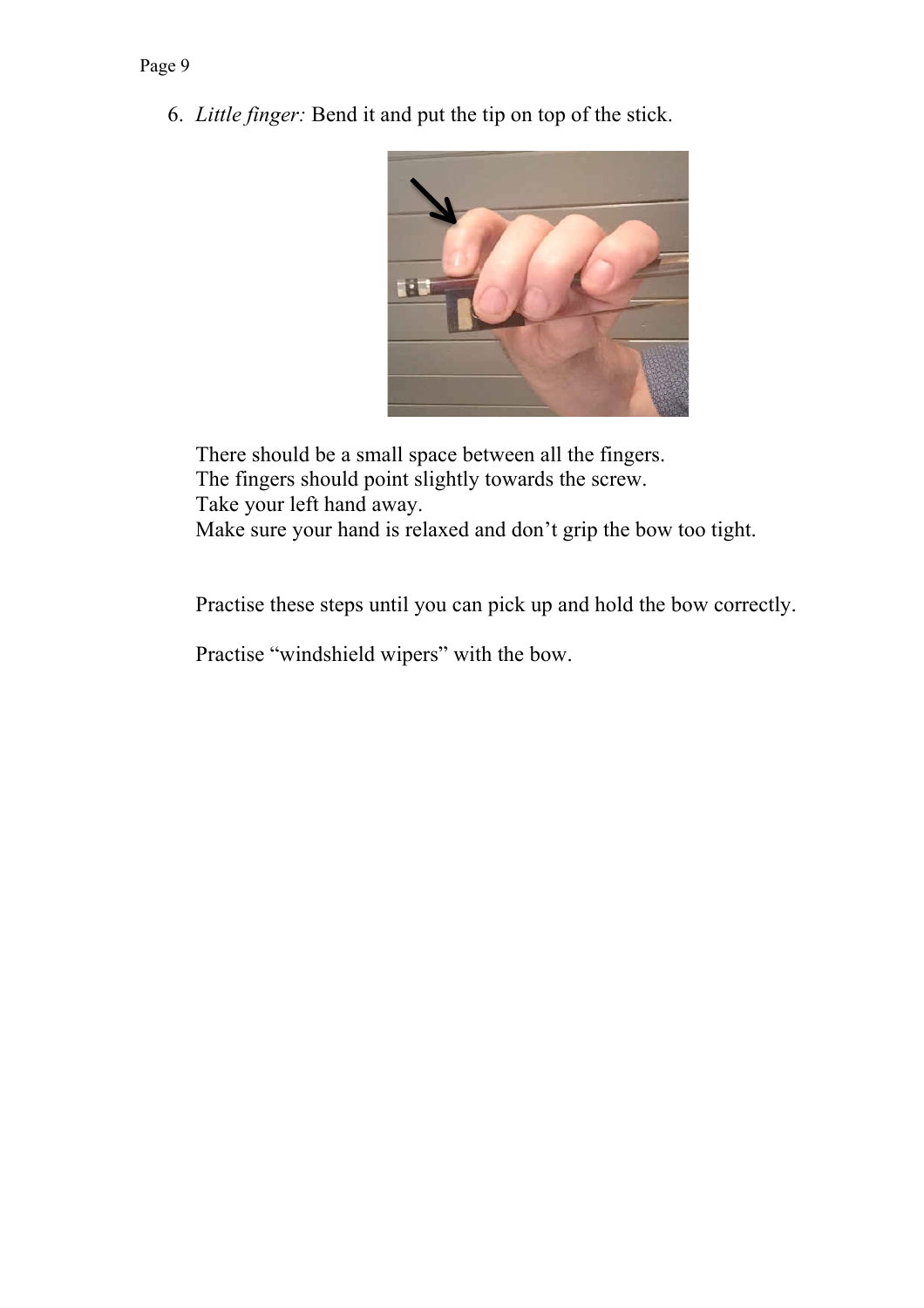# Placing the bow on the strings.

Each time before you play you need to tighten the hair of the bow by turning the screw. Don't overtighten it – just enough to be able to put your little finger between the hair and stick at the middle of the bow. (You must loosen the bow when you are finished playing). Put rosin on the bow – rubbing it up and down the full length of the bow.

> Take up the bow – holding it correctly. Take up the fiddle – holding it correctly.



## **Bowing the E or 1st string**

Place the bow on the E string halfway between the bridge and the end of the fingerboard. Keep it in line with the bridge. You will need to bend your wrist to do this. Make sure the bow doesn't hit any of the other strings. Use the full length of the bow and try to get an even sound – without scratches. Don't "lose " your correct bow grip.

## **Bowing the A or 2nd string**

Your right elbow will need to be higher. Use the full length of the bow and avoid hitting the strings on either side of the A string. Keep the bow in line with the bridge. Bow long, slow & straight. Don't "lose " your correct bow grip.

Now play the tune you learnt earlier – this time bowing instead of plucking: AAAA E'E'E'E' AAAA E'E'E'E'

- AAE'E' AAE'E'
- $AE'AE'$   $AE'A$  –

Don't forget to loosen the bow when you are finished playing.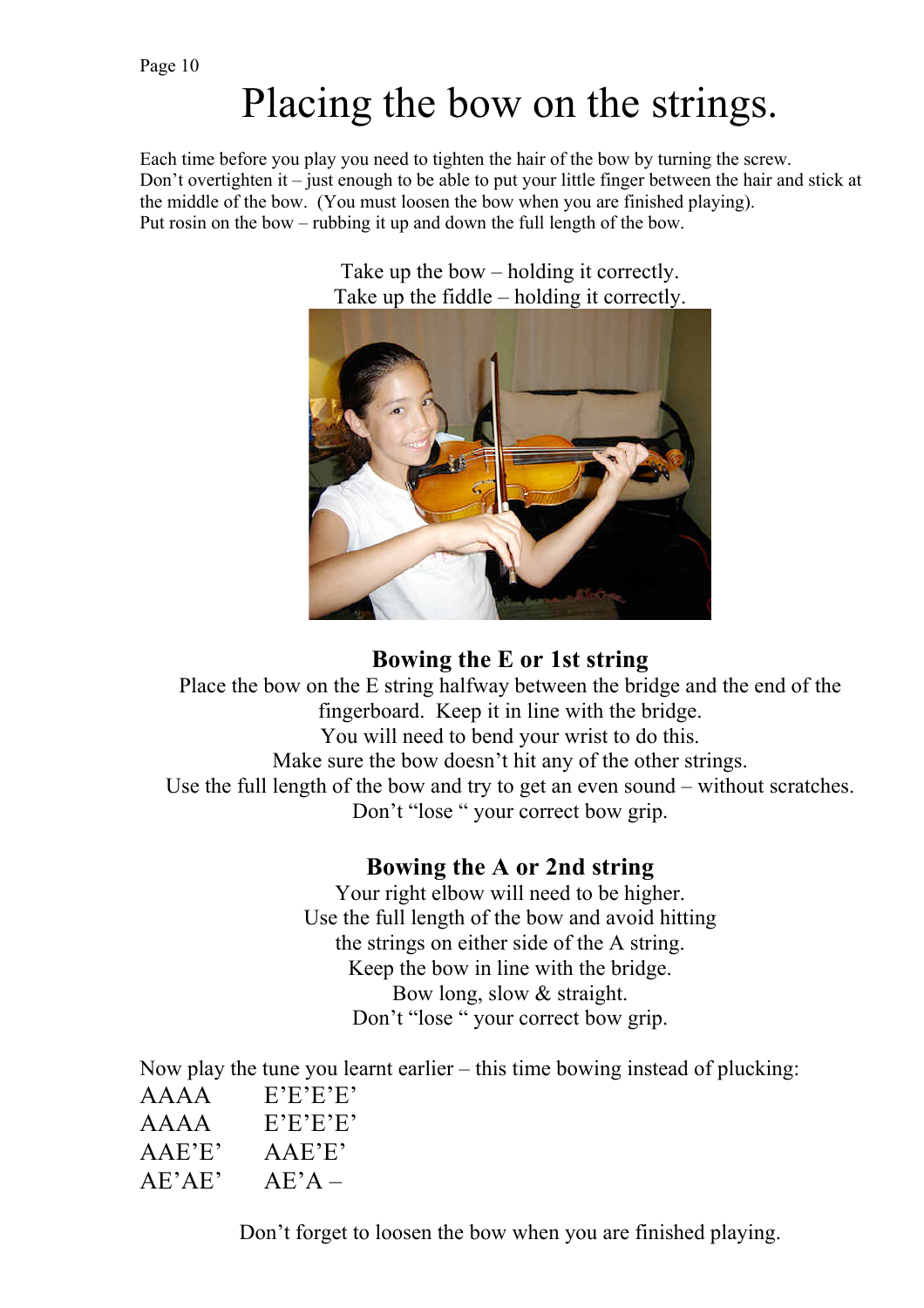Now you will play the other practice pieces you learnt earlier – this time bowing instead of plucking. For these you will use the "A" string only. *Remember to tighten and rosin the bow before you play.*

# **Play the following using A (open string) and B (1st finger):**

| AAAA | <b>BBBB</b> |
|------|-------------|
| AAAA | <b>BBBB</b> |
| AABB | AABB        |
| ABAB | $\bf{ABA}$  |

# **Play the following using A (open string) and C# (2nd finger):**

| AAAA      | C# C# C# C# |
|-----------|-------------|
| AAAA      | C# C# C# C# |
| AA C# C#  | AA $C# C#$  |
| A C# A C# | $AC#A -$    |

## **Play the following using A (open string) and D' (3rd finger):**

| AAAA         | D' D' D' D'  |
|--------------|--------------|
| AAAA         | D' D' D' D'  |
| $AA$ D' $D'$ | $AA$ D' $D'$ |
| $A$ D'A D'   | $A \nD' A -$ |

Keep checking the following while you play:

## **Left hand – holding the fiddle:**



Bend the fingers like a claw. When you press the tip of the finger onto the string - don't let it flatten. All the time keep your wrist straight and don't let it bend up towards the fiddle.

# **Right hand – holding the bow:**<br>Keep the bow straight



Keep your fingers in place and with the bridge don't lose the correct bow grip.



*Remember to loosen the bow when you finish playing.*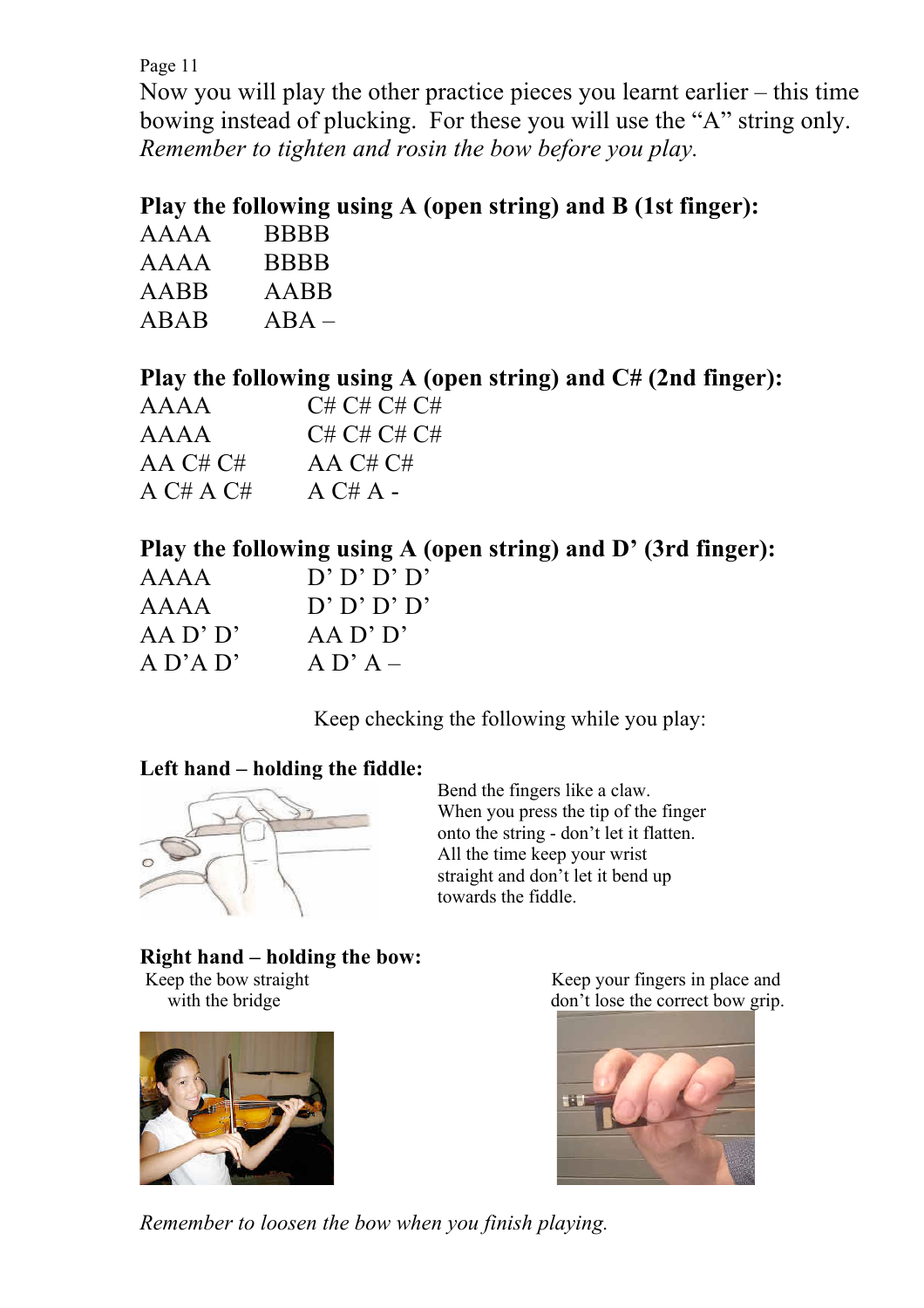# The D string

The D string is the  $3<sup>rd</sup>$  string on the fiddle – next to the A string.

Bow the open D string to get the note D.

Place your first finger on the first paper marker on the D string. Bowing this note will give the note E.

# **Play the following using D (open string) and E (1st finger):**

| <b>DDDD</b> | EEEE    |
|-------------|---------|
| <b>DDDD</b> | EEEE    |
| <b>DDEE</b> | DDEE    |
| <b>DEDE</b> | $DED =$ |

Place your second finger on the second paper marker on the D string. Bowing this note will give the note F#.

## **Play the following using D (open string) and F# (2nd finger):**

| <b>DDDD</b> | F# F# F# F# |
|-------------|-------------|
| DDDD        | F# F# F# F# |
| $DD$ F# F#  | $DD$ F# F#  |
| $D$ F#D F#  | $D$ F#D $-$ |

Place your third finger on the third paper marker on the D string. Bowing this note will give the note G.

## **Play the following using D (open string) and G (3rd finger):**

| DDDD | $\overrightarrow{i}$ |
|------|----------------------|
| DDDD | $\overrightarrow{i}$ |
| DDC  | <b>DDGG</b>          |
| DGDG | $D(iD -$             |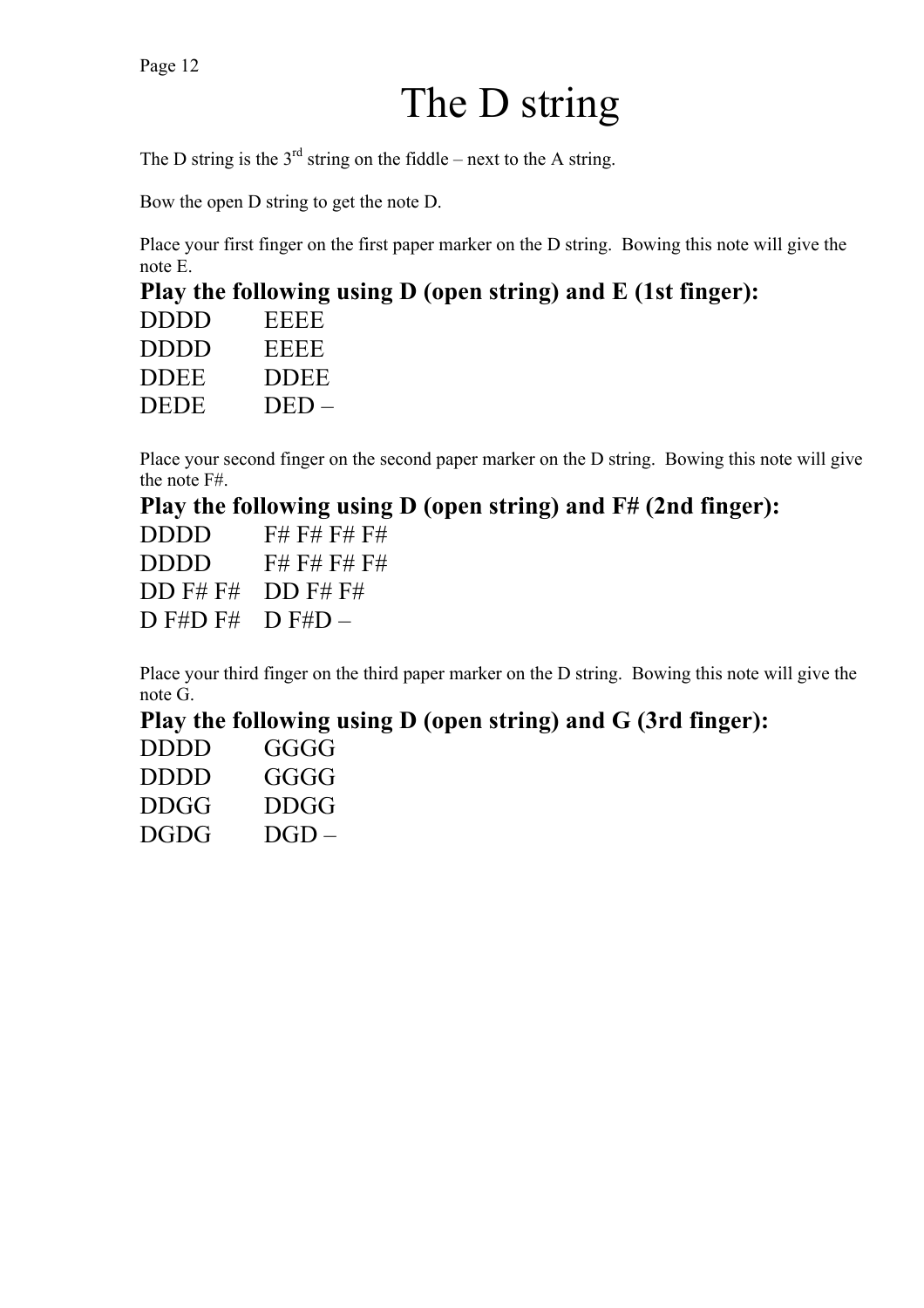Page 13 This chart shows the notes you have learnt so far:



You can now play the D scale – 8 notes from D to D'



Look at the notes above and play the D scale  $\mathbf{u}$  p from D to D' – playing each note 4 times.

Look at the notes above and play the D scale  $\underline{down}$  from D' to D – playing each note 4 times.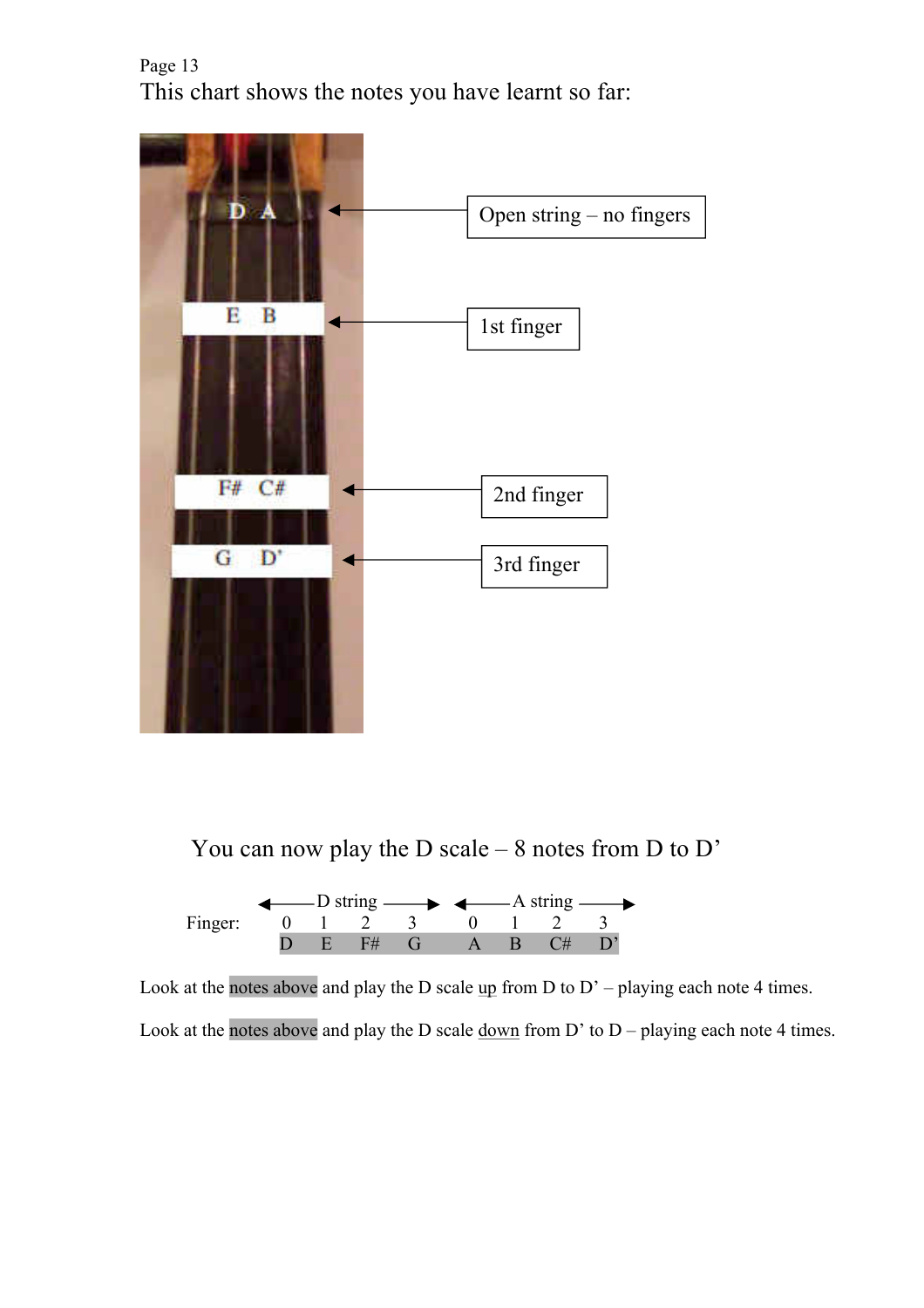# First tunes on the fiddle

These tunes use:  $3$  notes - D, E & F# 2 fingers - 1st & 2nd 1 string - D

# **1. HOT CROSS BUNS (F#)**

 $|| F - E - | D - - - |$ | DDDD | EEEE |  $||F - E - ||D - - - ||$ 

# **2. BIRDS FLY (F#)**

 || D - E - | DDE - | | DDEE | F - - - | | F - E - | FFEE |

# **3. ICE CREAM CONE (F#)**

 $|| D - E - | F - - |$  $|D - E - |F - -|$ | FFEE | FFEE |  $||D - E - ||D - - - ||$ 

# **4. DID YOU EVER WONDER WHY? (F#)**

 $||$  FEFE  $|$  FFF -  $|$ | FFEE | DDD - | | FEFE | FFF - | | FFEE | DDD - ||

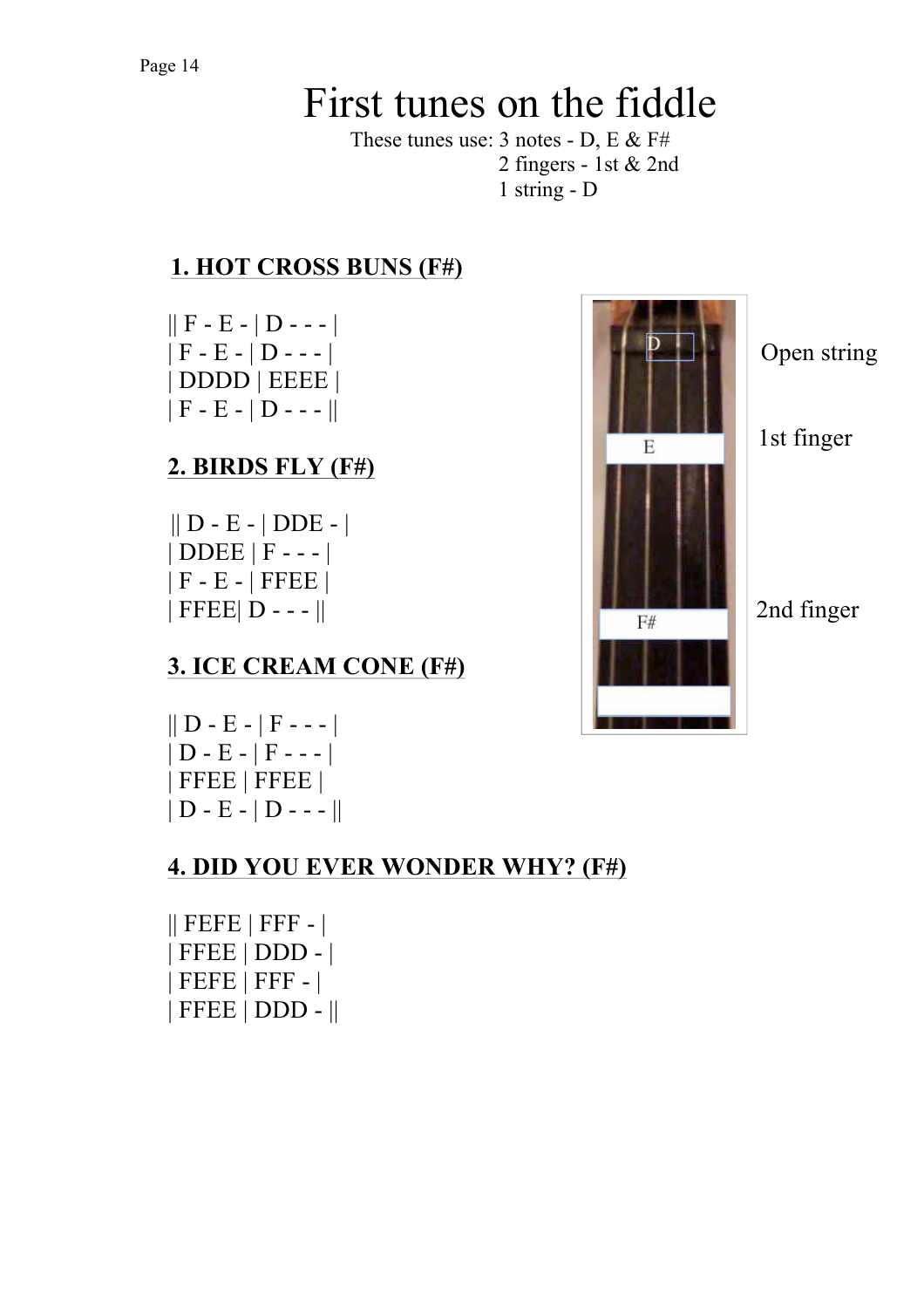# More tunes on the fiddle

These tunes use: 3 notes - A, B & F# 2 fingers - 1st & 2nd 2 strings – D & A

# **5. RAIN, RAIN (F#)**

 $|| A - F - | AAF - |$ | AAFB | AAF - ||

# **6. MILL WHEEL (F#)**

 $||$  ABAF  $|$  ABA -  $|$  $|ABAF|ABA - ||$ 

# **7. BELL HORSES (F#)**

 $|| A - FF || A - FF ||$  $|AABB|A---|$ | AAF - | AAF - |  $||A - BB||A - -||$ 



Open string

1st finger

# 2nd finger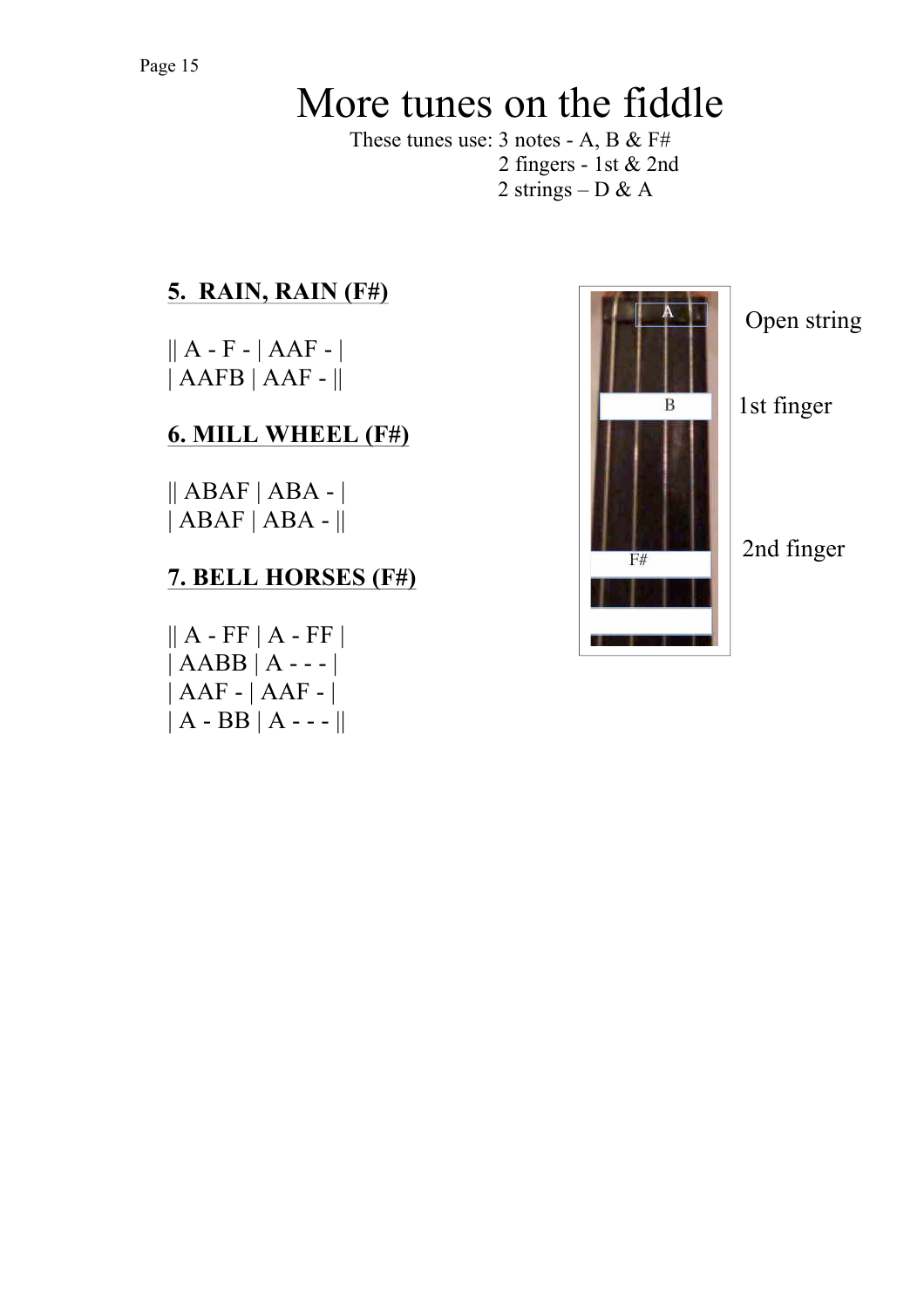# More tunes on the fiddle

These tunes use: 3 notes - A, B & G 2 fingers - 1st & 3rd

2 strings – D & A

(These tunes are the ones on page 14 also – using BAG instead of F#ED)

### **8. HOT CROSS BUNS**

 $|| B - A - | G - - |$  $| B - A - | G - - |$ | GGGG | AAAA |  $| B - A - | G - - | |$ 

### **9. BIRDS FLY**

 $\parallel$  G - A -  $\parallel$  GGA -  $\parallel$  $IGGAA$   $B$  - -- $|B - A - BBAA|$ | BBAA | G - - - ||

#### **10. ICE CREAM CONE**

| $\parallel$ G - A - $\parallel$ B - - - $\parallel$ |
|-----------------------------------------------------|
| $ G - A - B - - -$                                  |
| I BBAA I BBAA I                                     |
| $ G - A -  G - - -   $                              |

## **11. DID YOU EVER WONDER WHY?**

|| BABA | BBB - | | BBAA | GGG - | | BABA | BBB - | | BBAA | GGG - ||